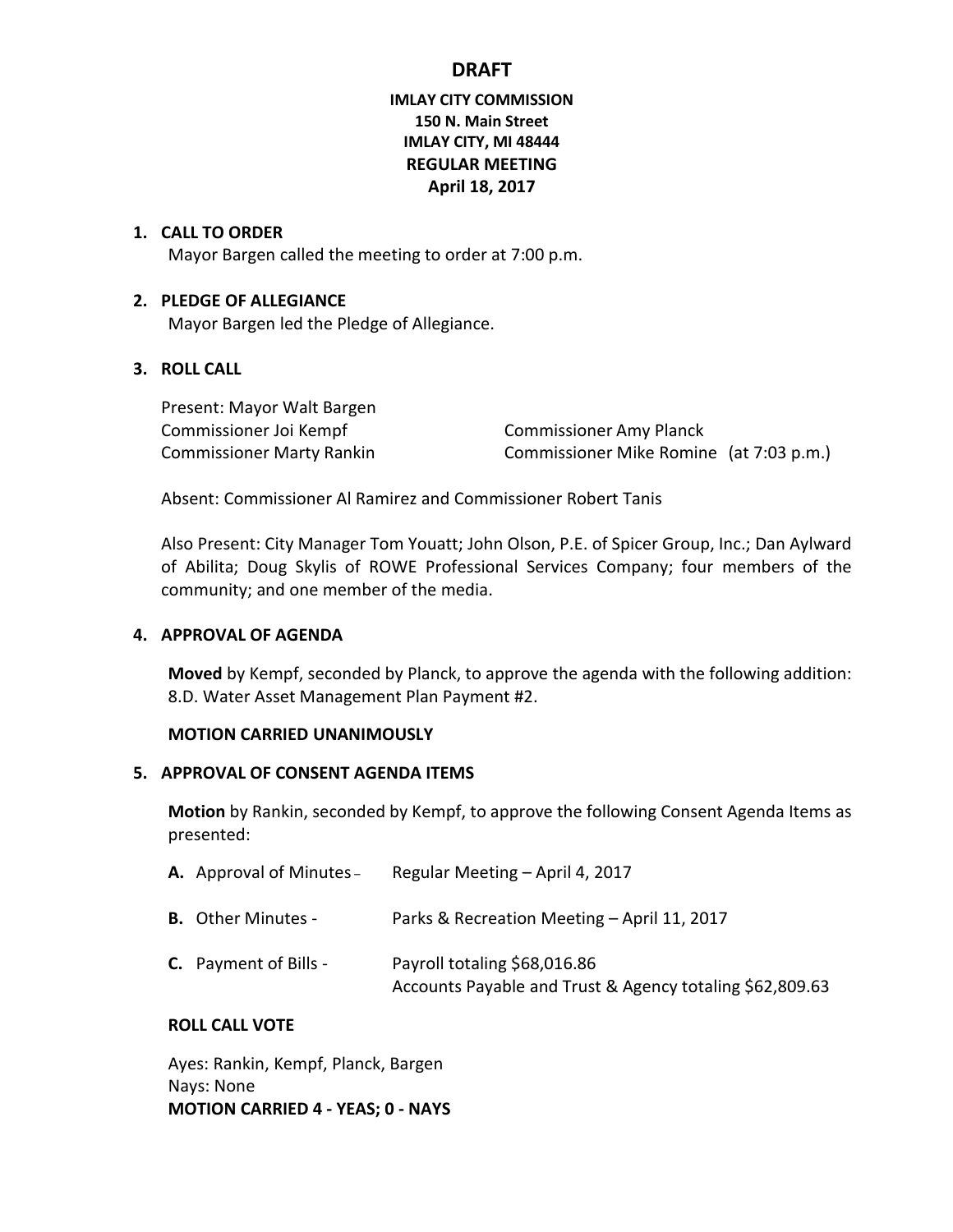## **6. CITIZENS FROM THE FLOOR**

Alan Rosenbalm, Imlay City, addressed the Commission regarding the funding of budgetary priorities. Mr. Rosenbalm recommended the Commission strongly weigh the prioritization of projects and carefully consider which projects would best be funded through a new millage. Mr. Rosenbalm cited major projects such as a new fire hall and WWTP improvements and noted that both cannot likely be funded through the City's on-hand finances.

## **7. OLD BUSINESS - None**

## **8. NEW BUSINESS**

## **A. SAW Grant Storm Water Presentation**

John Olson, P.E. of Spicer Group, Inc. presented a summary of the storm water portion of the SAW Grant. Mr. Olson detailed the storm water grant, totaling over \$412,000.00 of the \$828,879.00 in MDEQ SAW Grant funds. Mr. Olson explained the project involved an Asset Inventory, Condition Assessment, Cleaning and Televising of the system, Level of Service Analysis, Critical Assets Determination, Revenue Structure Calculation and Capital Improvement Plan to arrive at a sustainable strategy for managing the City's storm water assets in the future. Mr. Olson revealed the results of comprehensive inspections of the City's catch basins, curb inlets, manholes, outlets, etc. and noted the overall aged condition of the system. Mr. Olson relayed Spicer Group's recommendation that \$20,000.00 be budgeted annually for cleaning, televising, root treatment and repairs throughout the storm water system. Mr. Olson noted that funding is the main issue involved with any storm water asset improvements, as the City has no rate recovery structure. Therefore, the short and long term recommended improvement projects detailed in the Capital Improvement Plan will need to be funded through the City's General Fund.

City Manager Tom Youatt stressed the value of the storm water asset analysis and noted the detailed information now available to the City. Youatt further noted the importance and efficiency of knowing the condition of the storm water assets when performing associated road projects.

## **B. Phone Presentation – Abilita**

Dan Aylward of Abilita described administration services performed regarding the City's telecommunications services, with the goals of reducing telecommunications costs and recommending a solution for the end-of-life existing phone systems at City Hall and the Imlay City Police Department. Mr. Aylward explained that a cloud hosted system whereby maintenance is handled by the telecommunications carrier is ideal for the City as it has no on-site IT staff. Abilita administered the RFP process for a new hosted VoIP telecommunications system for the City, analyzed the responding bidders, and worked with City staff to produce two finalist bidders: Frontier and IVS Comm. Mr. Aylward described the selection process which took into consideration total cost of ownership, viability of the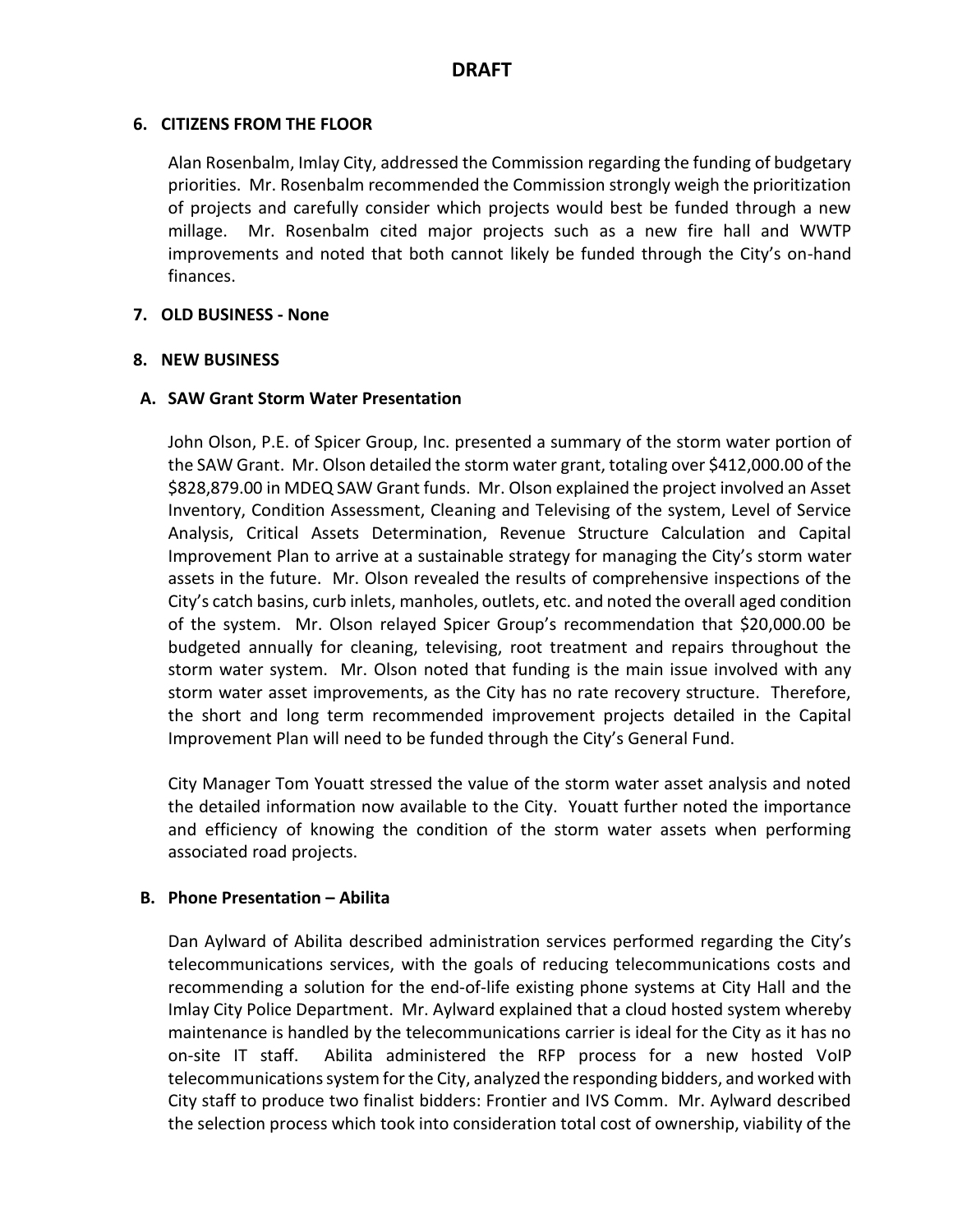# **DRAFT**

responding telecommunications company, available training resources, recording needs, and physical phone features. Mr. Aylward relayed Abilita's recommendation to accept the proposal from Frontier and noted the ongoing \$350.00 per month savings that would be realized by switching to the hosted VoIP system.

City Manager Tom Youatt noted the increased efficiencies that accompany the VoIP system and the benefits of receiving the technology upgrades with ongoing cost savings. Youatt further noted the familiarity that local Frontier staff has with the City operations and recommended the Frontier proposal as the most advantageous bid response.

**Motion** by Romine, seconded by Kempf, to approve the proposal from Frontier for a hosted VoIP telecommunications system including upfront equipment costs of \$15,612.59, as presented.

## **ROLL CALL VOTE**

Ayes: Romine, Kempf, Planck, Rankin, Bargen Nays: None **MOTION CARRIED 5 - YEAS; 0 – NAYS**

#### **C. Biosolid Sludge Proposal for Imlay City WWTP**

City Manager Tom Youatt presented a letter from Synagro, the City's current biosolid sludge hauler, which indicates they are going out of business and referring customers to Michigan AgriBusiness Solutions (MAS) for continued quality hauling services. Youatt indicated that Synagro currently charges \$0.0340/gallon and presented a cost proposal from MAS for services going forward. Youatt recommended the three year proposal from MAS: Year 1 - \$0.0340/gallon; Year 2 - \$0.0369/gallon; and Year 3 - \$0.0389/gallon, as the costs associated with sludge hauling services is expected to increase industry-wide.

**Motion** by Romine, seconded by Kempf, to approve the three year proposal from Michigan AgriBusiness Solutions, LLC for sludge hauling and application services at a cost of \$0.0340/gallon for Year 1; \$0.0369/gallon for Year 2; and \$0.0389/gallon for Year 3, as presented.

#### **ROLL CALL VOTE**

Ayes: Kempf, Planck, Rankin, Romine, Bargen Nays: None **MOTION CARRIED 5 - YEAS; 0 – NAYS**

## **D. Water Asset Management Plan Payment #2**

City Manager Tom Youatt presented the second payment request from Spicer Group for professional engineering services on the Water Asset Management Plan in the amount of